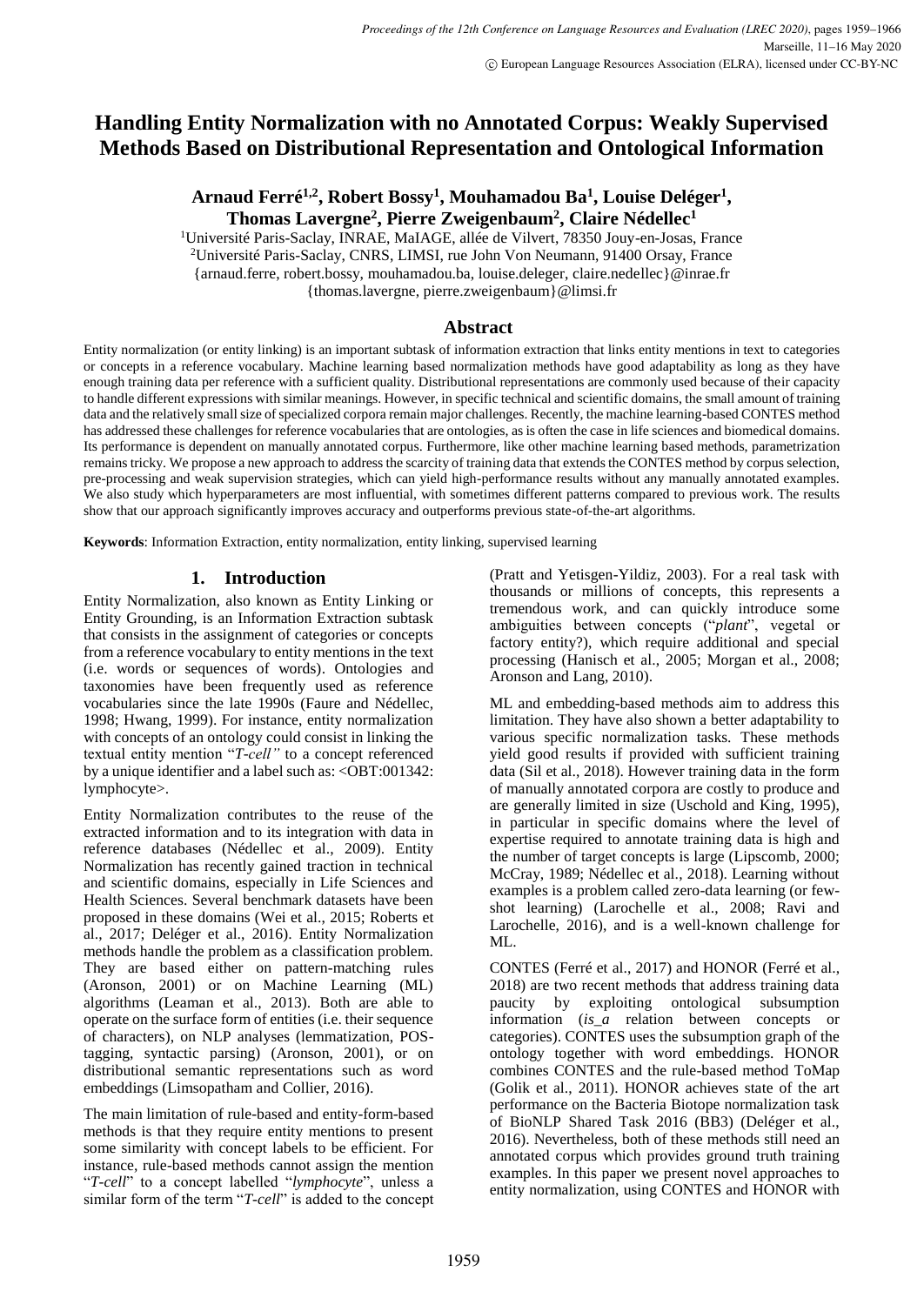no manually annotated corpus, based on a weak supervision strategy.

Moreover, embedding based methods vary depending on the representation of examples and algorithm hyperparameters (Chiu et al., 2016). We propose an experimental setting with the aim of highlighting the influence of a wide range of different factors (corpus selection, pre-processing, word embedding hyperparameters) and finding the optimal configuration for adapting a generic normalization method to a specific task. Pre-processing still receives too little focus when evaluating embedding-based systems (Camacho-Collados and Pilehvar, 2018), in favour of hyperparameter study or the use of general precomputed embeddings.

We evaluated our approach on the Bacteria Biotope normalization task of BioNLP Shared Task 2016 (BB3). This task illustrates the challenge that we aim to address: it is a domain-specific normalization task, wellrecognized in the BioNLP community, and with a small amount of training data available compared to the number of concepts of the task.

# **2. Related Work**

#### **2.1 A Brief History of Entity Normalization Methods in Scientific Domains**

Most normalization methods in technical and scientific domains rely on the similarity between entity forms and concept labels. Due to frequent linguistic variations (*e.g.* noun-phrase inversion, typographic variations, synonymy), these methods are dependent on comprehensive lexicons. Several strategies are used to ensure comprehensiveness: third-party resources (Gerner et al., 2010; Lee et al., 2015) inflection generation (Hanisch et al., 2005; Tsuruoka et al., 2007; Ghiasvand and Kate, 2014), pre-processing (lemmatization, stemming or stopword filtering) (Schuemie et al., 2007), giving more weight to syntactic heads of mentions and labels (Aronson, 2001; Golik et al., 2011).

To handle domain-specific ambiguities, which notably increase with strategies such as third-party resources and inflection generation, and simultaneously to specialize for the task domain, some methods use a hand-crafted blacklist: for instance, the ToMap method (Golik et al., 2011) has a version adapted to the BB3 task, and the Peregrine method (Schuemie et al., 2007) has a version adapted to BioCreative II. Another method by Claveau (2013) weights tokens with an Information Retrieval measure, which aims to automatically mitigate the weight of ambiguous words.

Other methods use vector representations to compute a similarity measure between text mentions and concept labels. Notably, Tiftikci et al. (2016) and Mehryary et al. (2017) estimate the semantic similarity between two expressions by computing a cosine similarity between TF-IDF bag-of-words representations (Manning et al., 2009). These representations are based on word forms, and fail to link mentions that do not share any common token with the correct concept label. To address this limitation, the ML-based DNorm method (Leaman et al., 2013) learns a function that estimates high similarities between distant TF-IDF bag-of-words representations of mentions and associated concept labels.

Some advances in NLP have been made through word embeddings as built by Word2Vec (Mikolov et al., 2013), GloVe (Pennington et al., 2014), FastText (Bojanowski et al., 2016) or more recently ELMo (Peters et al., 2018) or BERT (Devlin et al., 2018), as a way to compute and represent the meaning of words from the contexts in which they are observed. Word embeddings are vectors with the advantage of a smaller number of dimensions. However, their acquisition requires large amounts of untagged corpora.

To favour their mapping, text mentions and labels can be represented by embeddings in the same space. So, a first approach to normalize a mention embedding is to find the nearest concept label embedding. For instance, the BOUNEL method (Karadeniz and Özgür, 2019) computes a cosine similarity between these embeddings to find the best concept candidates for a mention. Limsopatham and Collier (Limsopatham and Collier, 2016) also use word embeddings for the representation of mentions, and a convolutional neural network architecture to learn to classify each mention representation by the correct concept.

The results of word embedding-based methods significantly depend on the choice of a large unannotated corpus, on the chosen hyper-parameters (Chiu et al., 2016), and on parameter initialization. Moreover, through specialized corpora, domain specialized embeddings can increase the performance of methods (Roberts, 2016). This specialization can be emphasized by exploiting external knowledge (Faruqui et al., 2014; De Vine et al., 2014; Celikyilmaz, 2015), such as that contained in ontologies (Ferré et al., 2017; Yen et al., 2018).

## **2.2 The CONTES and HONOR Methods**

The word embeddings- and ML-based CONTES method (Ferré et al., 2017) differs from these methods by its use of concept vectors instead of concept label embeddings or concept one-hot vectors. Each concept has a unique vector in a vector space that is different from the space of mention embeddings. CONTES then performs a multivariate linear regression to find a linear projection from the vector space of mentions to the vector space of concepts. The learning optimization goal is to minimize globally the Euclidean distance between each projected mention vector and its concept vector(s) (see [Figure 1\)](#page-2-0).

CONTES then uses the learned parameters to project any mention vector onto the ontological space. It computes a cosine similarity between the projected vector and every concept vector. CONTES finally selects the concept with the most similar vector as the prediction for normalization (see [Figure 2\)](#page-2-1).

The vector space of concepts includes vectors computed with ontological information rather than one-hot vectors (where all weights are set to zero except the weight associated with the current concept, which is set to one), as in Limsopatham and Collier (Limsopatham and Collier, 2016). Each concept is associated with a vector whose size is the number of concepts in the ontology. Each dimension is associated with a fixed concept.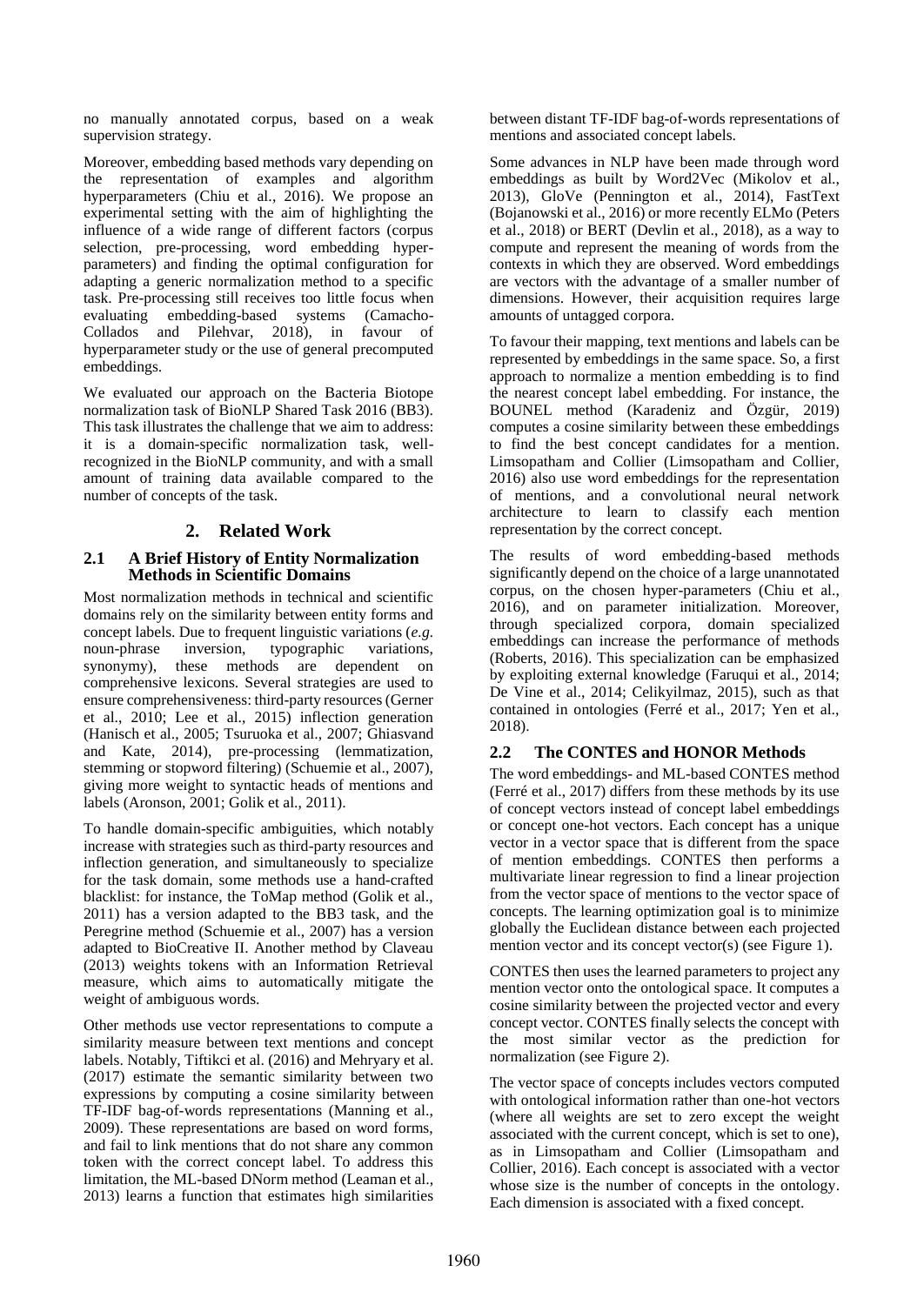

Figure 1: Training step of the CONTES method.

<span id="page-2-0"></span>

Figure 2: Prediction step of the CONTES method.

<span id="page-2-1"></span>

<span id="page-2-2"></span>Figure 3: Diagram of the HONOR method, combining the CONTES and the rule-based ToMap methods.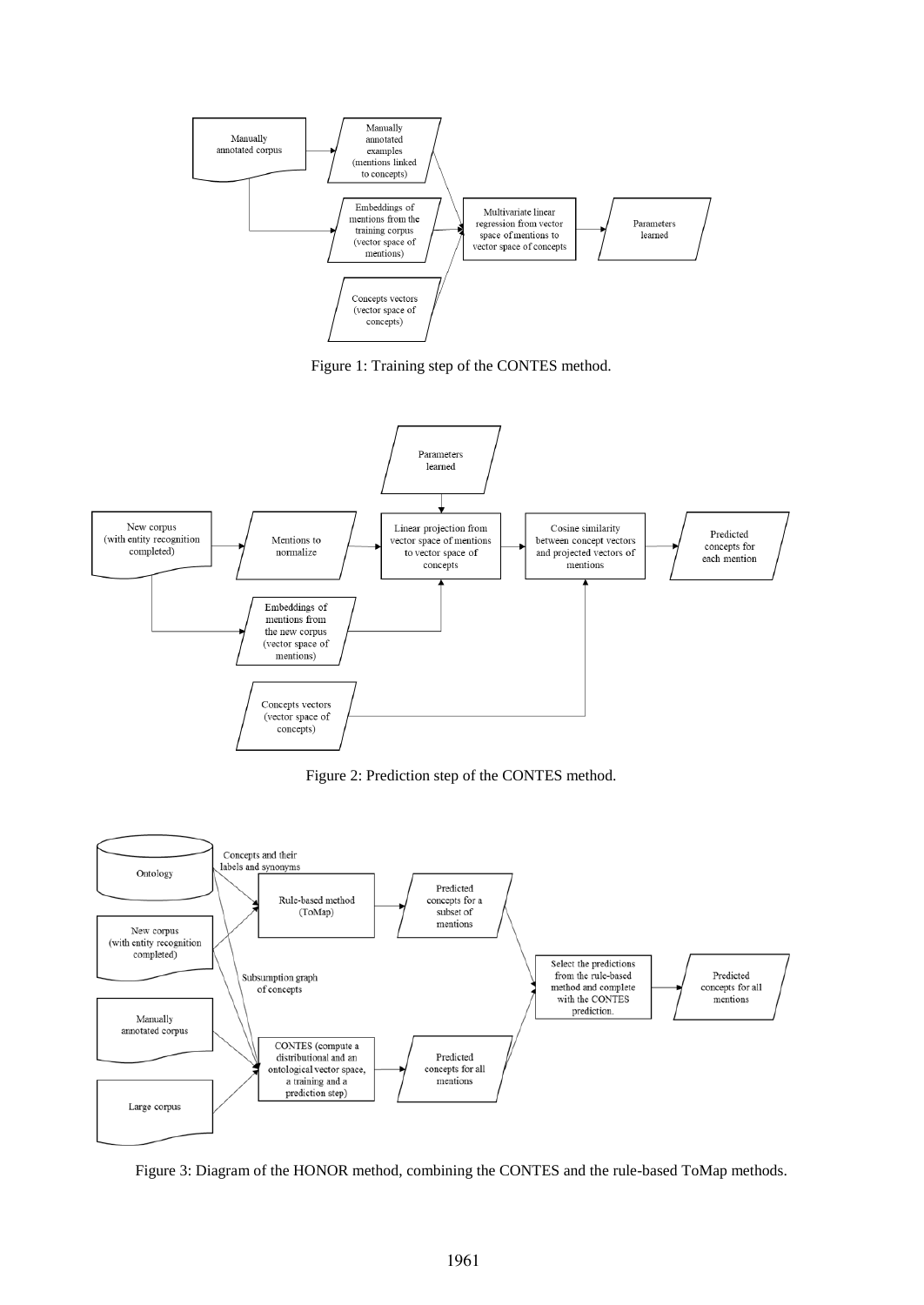The vector is initialized as a one-hot, then each of the weights of the dimensions associated with all ancestors of the current concept are also set to one. This way, the representation encodes the hierarchical information of the ontology: when computing cosine similarity between ontology concepts, parent/child concepts are always nearest to each other. This hierarchical relation is the most frequent semantic relation (is\_a relation) in existing ontologies.

To compute mention embeddings, CONTES uses word embeddings from a large corpus. For each recognized mention of a corpus, a mention embedding is computed by calculating the barycenter of the vectors of the words that compose the entity. Roberts (2016) has shown that using word embeddings trained on a specific biomedical corpus for a biomedical task obtains better results than with a larger out-of-domain corpus. Thus, in order to improve the similarity between the two spaces, CONTES used specific word embeddings trained on a biomedical corpus rather than on large general corpora.

CONTES authors hypothesize that it is possible to learn a structural similarity between a distributional space and an ontological space from the same domain.

Rule-based methods predict correct concepts with a better precision whereas ML and embedding-based methods usually achieve better recall. To benefit from the best of both approaches, the HONOR method combines the ML and embedding-based CONTES with the rule-based method ToMap (Golik et al., 2011) in two steps. First, ToMap predicts concepts for all mentions it can, then CONTES predicts a concept for the mentions left out by ToMap (see [Figure 3\)](#page-2-2).

## **3. Task Data Sets**

In this section, we present the BB3 normalization task dataset that we used to evaluate the methods. The task consists in linking mentions of bacteria species names to a taxonomy, and bacterial habitats to one or more of the 2,320 concepts of the dedicated ontology OntoBiotope<sup>1</sup>. Each concept can also contain some synonyms of the label (0.2 synonyms on average), which gives a total of 2,739 terms associated to concepts of the ontology.

The normalization of taxonomic mentions of bacteria is not much of a challenge for the BioNLP community because the nomenclature is complete, variations are relatively standardized, and synonymy is rare (except in some special cases such as strain names). Thus string matching with basic variations yields decent results (Grouin, 2016). Habitat mentions are subject to much more variations, and, due to the microscopic nature of bacteria, any object or place can be construed as a habitat. The normalization of habitat mentions is thus a challenging task that has generated many studies.

The BB3 corpus is made of titles and abstracts from PubMed entries annotated with entities. The annotated corpus is split into training, development, and test sets. The BB3 online evaluation service measures the

l

performance of the predictions on the test set. The total volume of the annotated corpus is rather small: the whole training and development corpus contains around 25 thousand tokens, around 1,200 mentions of bacterial habitats and only 12% of the concepts of OntoBiotope occur in this corpus (266 distinct concepts).

The evaluation metrics is based on a semantic similarity between the reference concept and the predicted concept. The similarity equals 1 if they are equal, and tends to zero if the concepts are farther in the hierarchy. The overall score is the mean of the similarity for each mention in the test set (Wang et al., 2007).

## **4. Methods**

#### **4.1 Weakly Supervised Strategy**

CONTES achieves good results on BB3 with a small set of training data but it still needs manually annotated examples (Ferré et al., 2017). To address this limitation, we developed a weak supervision strategy that exploits the lexicalization of the ontology: ontology concepts are usually labeled by terms and synonyms. We use these labels and synonyms as training examples, instead of, or combined with, annotated mentions in the training corpus. This gives about twice as many training examples as in the training corpus, and at least one training example per concept.

#### **4.2 Preprocessing**

We also extend CONTES by studying the impact of linguistic preprocessing as complementary to the study of hyperparameters for embeddings calculation that embedding-based methods usually focuse on. Preprocessing steps such as lemmatization or stemming, stop-words filtering and masking (i.e. replacing some expressions with a single mnemonic form) have the positive effect of decreasing the size of the vocabulary and increasing the distributional signal for each token. At the same time, lemmatization and stemming can have undesirable effects such as merging tokens that have no common meaning, and stopword filtering and masking can delete useful information. Thus, we study the impact of these preprocessing strategies on the performance of the CONTES and HONOR methods.

For stemming, we tested an implementation of the Snowball algorithm (Porter, 1980), and for lemmatization we used GeniaTagger<sup>2</sup>, a state-of-the-art lemmatizer and POS-tagger for the biomedical domain. For stopword filtering, we removed grammatical words (determiners, prepositions, conjunctions, "to"), and punctuations. For masking, we replaced each numerals and species names with a unique token.

#### **4.3 Word2Vec Parametrization and Corpus Selection**

We have extended the study of Word2Vec hyperparameters beyond those in CONTES and HONOR (Ferré et al., 2017; Ferré et al., 2018). We used the Skip-Gram architecture of Word2Vec with negative sampling (Mikolov et al., 2013) in a similar way as CONTES. We

<sup>1</sup> [http://2016.bionlp-st.org/tasks/bb2/OntoBiotope\\_BioNLP-](http://2016.bionlp-st.org/tasks/bb2/OntoBiotope_BioNLP-ST-2016.obo)[ST-2016.obo](http://2016.bionlp-st.org/tasks/bb2/OntoBiotope_BioNLP-ST-2016.obo)

<sup>2</sup> <http://www.nactem.ac.uk/GENIA/tagger/>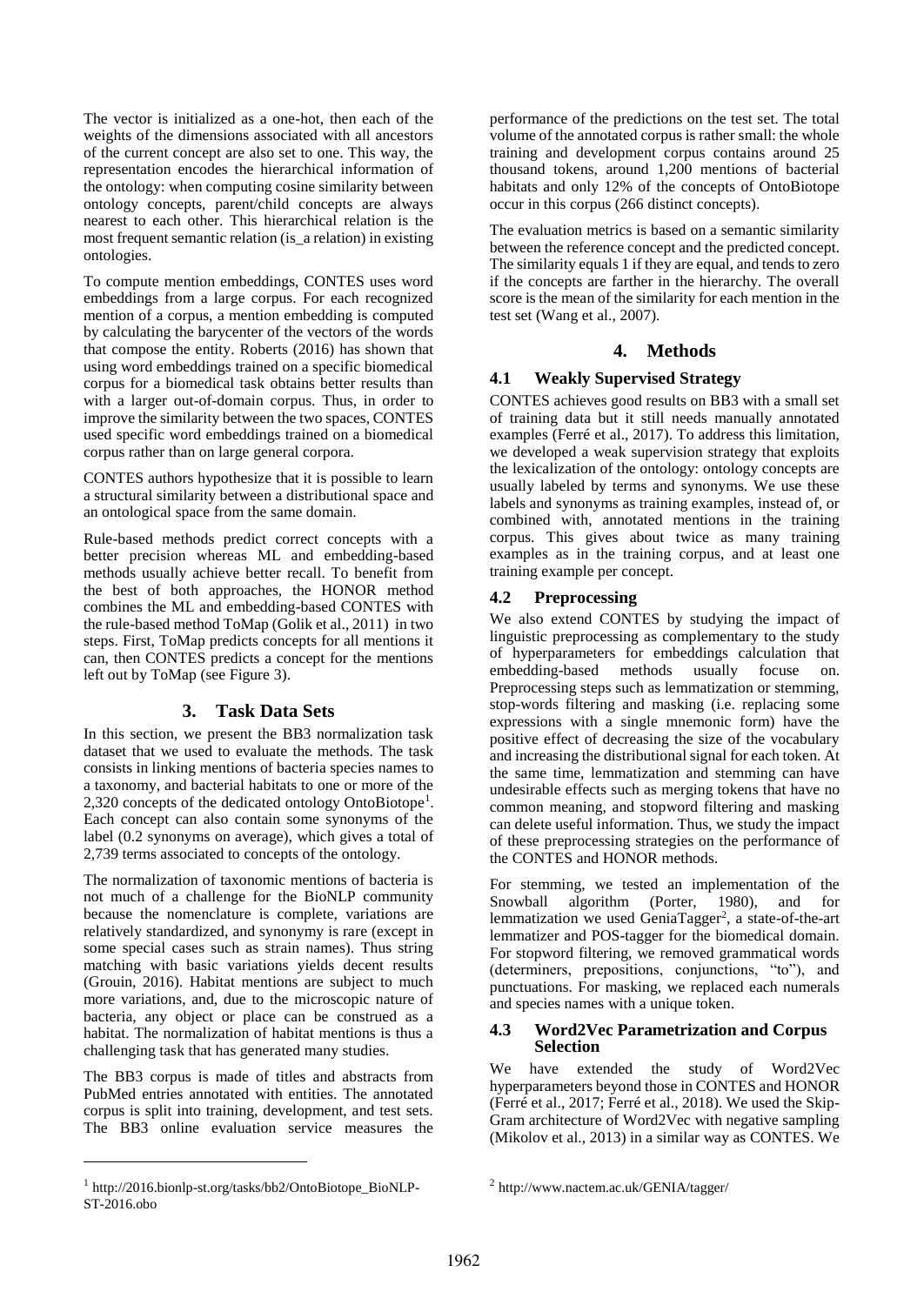have screened the hyperparameters, notably the size of the contextual window and the size of the word embedding vectors. We set the minimum occurrences of words to zero in order to consider rare domain words.

We trained the embeddings on a corpus dedicated to the domain of BB3, i.e. microbiology. From the whole PubMed collection, we selected entries indexed by keywords of the MeSH controlled vocabulary<sup>3</sup> indicating that the entry's topic is microbiology ("*Bacteria*", "*Microbiology*", etc.). The resulting corpus contains 2,333,943 entries (412,240,083 tokens). We refer to it as the Microbiology Corpus in the following. This corpus is smaller than the usual corpora used to calculate embeddings such as Wikipedia or Google News, which are still commonly used for biomedical tasks. However, it constitutes a relatively large biomedical corpus (Roberts, 2016). It allows to generate embeddings in less than an hour on a standard server computer. It is manageable enough to enable the screening of the hyperparameters and of the pre-processing settings in a reasonable time. We also compared the results obtained with this corpus to publicly available domain-specific and general domain word embeddings<sup>4</sup>.

## **5. Results**

All the presented scores are averaged over ten runs on the development set, except for the final evaluation (Table 4) which contains unique scores on the test set. In all our experiments, we observed a maximal standard deviation of the score of 0.011, due to the random initialization of Word2Vec.

#### **5.1 Impact of Preprocessing and Word2Vec Parametrization**

We observed no impact of the window size (see [Table 1\)](#page-4-0). Thus, we set a short symmetrical window of two tokens in all subsequent experiments.

We observe however a significant impact of the vector size on the performance (see [Table 2\)](#page-4-1). Previous work with the CONTES method had reported an optimal value of 200. We find the same optimal value for the supervised version but, surprisingly, we find a different optimal value of 1,000 for the weak supervision strategy.

Pre-processing yields rather mixed results. Lemmatization does not significantly improve the results, and stemming even degrades them (see [Table 3\)](#page-5-0). We hypothesize that stemming shortens the token forms too aggressively and entails a loss of information in the word embeddings. Masking numerals and named entities also did not significantly affect the results. In contrast, we consistently observe a significant improvement of the score when stop words are removed (see Table 3).

The embeddings calculated with the Microbiology Corpus and the pre-processed corpus give consistently better scores (0.59) than those obtained with off-the-shelf embeddings trained on Wikipedia (0.57) or the whole PubMed (0.56).

| Window<br>size | <b>Stopword</b><br>filtering | N <sub>0</sub><br>filtering |
|----------------|------------------------------|-----------------------------|
| 1              | 0.62                         | 0.59                        |
| $\overline{2}$ | 0.60                         | 0.61                        |
| 3              | 0.61                         | 0.61                        |
| 5              | 0.60                         | 0.59                        |
| 8              | 0.61                         | 0.59                        |
| 12             | 0.64                         | 0.60                        |
| 20             | 0.62                         | 0.60                        |

<span id="page-4-0"></span>Table 1: Screening of the window size, with and without stopword filtering. CONTES results on the BioNLP-ST 2016 Bacteria Biotope normalization task, trained on the training set and evaluated on the development set. Vector size is set to 200.

| Vector<br>size | <b>CONTES</b><br>(training) | <b>CONTES</b><br>(labels) | <b>CONTES</b><br>(training)<br>and labels) |
|----------------|-----------------------------|---------------------------|--------------------------------------------|
| 25             | 0.52                        | 0.46                      | 0.49                                       |
| 50             | 0.55                        | 0.49                      | 0.53                                       |
| 100            | 0.57                        | 0.49                      | 0.58                                       |
| 200            | 0.59                        | 0.55                      | 0.62                                       |
| 250            | 0.58                        | 0.57                      | 0.65                                       |
| 300            | 0.53                        | 0.57                      | 0.65                                       |
| 500            | 0.36                        | 0.61                      | 0.67                                       |
| 1000           | 0.31                        | 0.63                      | 0.72                                       |
| 2000           | 0.37                        | 0.38                      | 0.47                                       |
| 3000           | 0.39                        | 0.39                      | 0.46                                       |

<span id="page-4-1"></span>Table 2: Screening of the vector size. CONTES results on the BioNLP-ST 2016 Bacteria Biotope normalization task, trained either on the training set ("training"), the labels and synonyms ("labels"), or both ("training and labels"), and evaluated on the development set. The window size is set to 2. Stopwords are filtered.

l

<sup>3</sup> <https://meshb.nlm.nih.gov/>

<sup>4</sup> https://vecto.readthedocs.io/en/docs/tutorial/getting\_ve ctors.html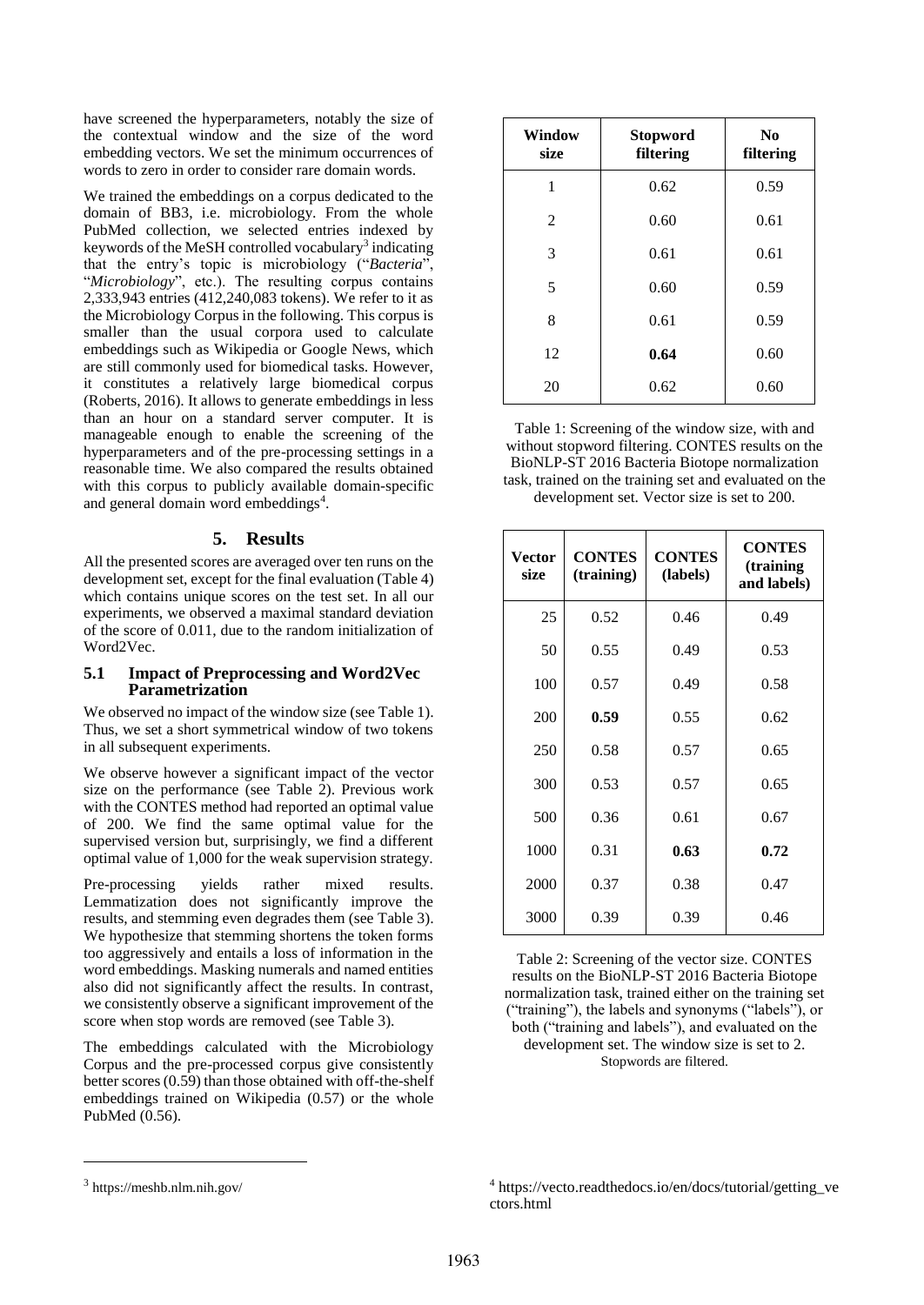| Token<br>normalisation | No filtering      | <b>Stopword</b><br>filtering |
|------------------------|-------------------|------------------------------|
| None                   | $0.578 + 0.013$   | $0.598 \pm 0.011$            |
| Lemmatization          | $0.582 + 0.006$   | $0.588 \pm 0.013$            |
| Stemming               | $0.567 \pm 0.012$ | $0.569 \pm 0.016$            |

<span id="page-5-0"></span>Table 3: Screening of token preprocessing. The standard deviation is calculated on all masking preprocessing. CONTES results on the BioNLP-ST 2016 Bacteria Biotope normalization task, trained on the training set and evaluated on the development set. The vector size is set to 200, the window size is set to 2.

#### **5.2 Results for the Weak Supervision and Mixed Approaches**

To evaluate the weak supervision strategy, we used word embeddings obtained with the following settings:

- the Microbiology Corpus with stopword filtering and no other pre-processing;
- a window size of 2;
- a vector size of 1,000.

The results are shown in [Table 4.](#page-5-1) For comparison purposes we also report the score obtained by a baseline method. It consists in a strict string matching of concept labels and synonyms against lemmatized mentions. We also report published results obtained by four other systems on the same benchmark: BOUN (Tiftikci et al., 2016), Turku (Mehryary et al., 2017), BOUNEL (Karadeniz and Özgür, 2019), and ToMap (Golik et al., 2011). We trained, ran, and evaluated CONTES and HONOR using the generated embeddings. We trained them with three different training sets:

- BB3 training and development sets (*training*);
- concept labels and synonyms (*labels*) for the weak supervision approach;
- the union of the above (*training and labels*).

We observed that both CONTES and HONOR perform similarly when trained either on the training and development sets, or on concept labels and synonyms. These two training sets are yet different:

- the annotated corpus contains in the order of one third of training data compared to the ontology,
- the ontology has at least one training example per concept, while the annotated corpus contains mentions only from 12% of the concepts of the ontology.

It can mean that the concepts mentioned in the annotated corpus (whole training and development set) are largely those mentioned in the annotated test corpus. Thus, both training sets have the same order of training examples for concepts mentioned in the test corpus, which could explain the similar performance. We note that we reproduced the results previously published for CONTES and HONOR. When both training sets are

combined, the results considerably outperform the stateof-the-art systems on the BB3 task by 10 points and previous HONOR results by 4 points. This can be explained by complementary information contained in these training sets, or simply by an increase in the number of training examples.

| <b>Method</b>                | <b>Similarity</b><br>score |
|------------------------------|----------------------------|
| <b>Baseline</b>              | 0.54                       |
| ToMap                        | 0.66                       |
| <b>BOUN</b>                  | 0.62                       |
| Turku                        | 0.63                       |
| <b>BOUNEL</b>                | 0.66                       |
| CONTES (training) $-2017$    | 0.60                       |
| HONOR (training) $-2018$     | 0.73                       |
| <b>CONTES</b> (training)     | 0.61                       |
| <b>CONTES</b> (labels)       | 0.62                       |
| CONTES (training and labels) | 0.70                       |
| HONOR (training)             | 0.72                       |
| HONOR (labels)               | 0.72                       |
| HONOR (training and labels)  | 0.76                       |

<span id="page-5-1"></span>Table 4: Results on the BioNLP-ST 2016 Bacteria Biotope normalization task (test set).

## **6. Conclusion and Discussion**

We address the Entity Normalization task by concepts of an ontology under the conditions of scarce training data. This situation is common for technical and scientific domains such as Life Sciences. Using the CONTES and HONOR methods on the BB3 task, we experimented with several strategies and highlighted the relative merits of each.

Both CONTES and HONOR use word embeddings. We have shown that training word embeddings on a reduced but targeted and adapted corpus yields better results than off-the-shelf word embeddings trained on a huge general corpus. Moreover, the reduced size of the training corpus allows us to screen and optimize hyperparameters. The word embeddings vector size has the largest influence on the prediction performance.

We have also shown that token normalization has little, and sometimes a negative influence. Indeed lemmatization, stemming, numeral masking and entity masking did not improve results. On the other hand, stop word filtering produces better word embeddings for this task.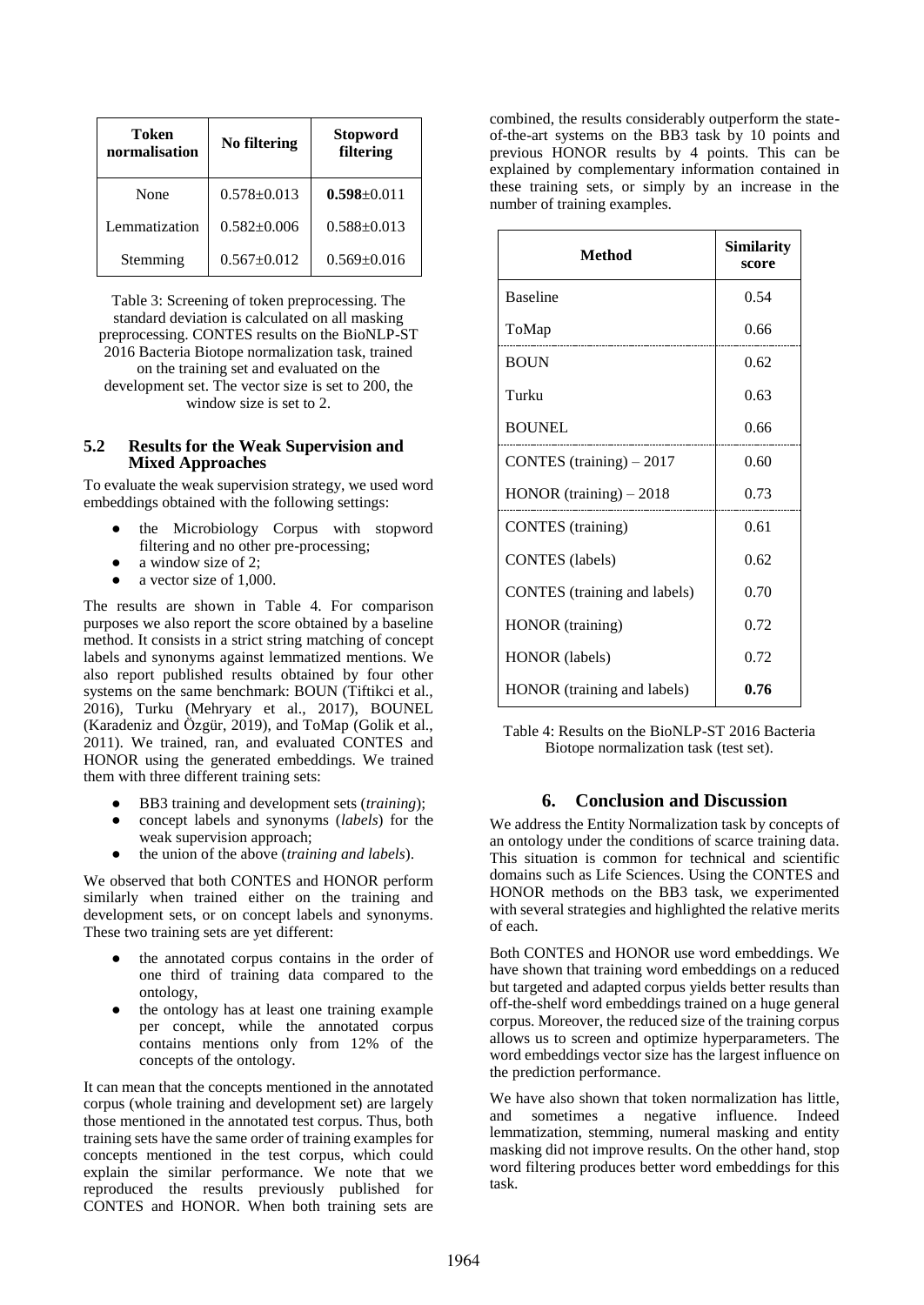The main result of our experiments is that CONTES achieves similar results when trained on annotated entity mentions or on concept labels and synonyms. Moreover when trained on the union of labels and the annotated training corpus, the results improve even more. This demonstrates that the use of the concept labels and synonyms can overcome the lack of annotated training data, or positively complement small training datasets.

Our hypothesis is that both training sets are complementary because they present different characteristics. On one hand labels and synonyms cover the whole ontology because each concept has at least one label. On the other hand annotated corpora represent more faithfully mentions in texts. Further study should include the performance of the methods specifically on mentions of concepts that have not been mentioned in the training dataset. This could allow us to see the specific contribution of these methods to the problem of zero-data learning.

By exploring parameters and training data, we were able to substantially outperform the state-of-the-art. In order to draw more general conclusions, we plan to apply the approach to other benchmarks, such as BioCreative V Chemical-Disease-Relations (Wei et al., 2015) and TAC Adverse Drug Reaction Extraction from Drug Labels (Roberts et al., 2017), as future work.

The presented strategies all rely on publicly available tools<sup>5</sup> and on adequate data preparation and thus they are within the reach of non-ML specialists.

## **7. Acknowledgements**

We are grateful to the INRAE MIGALE bioinformatics facility (MIGALE, INRAE, 2020. Migale bioinformatics Facility, doi: 10.15454/1.5572390655343293E12) for providing computing and storage resources.

This work is partially supported by the French National Research Agency under grant ANR-15-CE23-0025-01 (ContentCheck project) and by the CoSO (French Committee for Open Science) under the Visa TM project.

This work was partially supported by the French National Research Agency under grant ANR-15-CE23- 0025-01 (ContentCheck project).

#### **8. Bibliographical References**

- Aronson, A.R. (2001), Effective Mapping of Biomedical Text to the UMLS Metathesaurus: The MetaMap Program., *Proceedings of the AMIA Symposium*. American Medical Informatics Association.
- Aronson, A.R. and Lang, F.M. (2010), An Overview of MetaMap: Historical Perspective and Recent Advances. *Journal of the American Medical Informatics Association*, 17(3): 229–236.
- Bojanowski, P., Grave, E., Joulin, A. and Mikolov, T. (2016), Enriching Word Vectors with Subword Information. *ACL 2017*.
- Camacho-Collados, J. and Pilehvar, M.T. (2018), On the Role of Text Preprocessing in Neural Network Architectures: An Evaluation Study on Text

Categorization and Sentiment Analysis, 40–46, *Proceedings of the 2018 EMNLP Workshop BlackboxNLP: Analyzing and Interpreting Neural Networks for NLP*. Brussels, Belgium: Association for Computational Linguistics.

- Celikyilmaz, A. (2015), Enriching Word Embeddings Using Knowledge Graph for Semantic Tagging in Conversational Dialog Systems. *AAAI Spring Symposium Series.*
- Chiu, B., Crichton, G., Korhonen, A. and Pyysalo, S. (2016), How to Train Good Word Embeddings for Biomedical NLP. *Proceedings of BioNLP16*: 166. Claveau, V. (2013), IRISA Participation to BioNLP-ST13: Lazy-Learning and Information Retrieval for Information Extraction Tasks, 188–196, *Proceedings of the BioNLP Shared Task 2013 Workshop*. Sofia, Bulgaria: Association for Computational Linguistics.
- De Vine, L., Zuccon, G., Koopman, B., Sitbon, L. and Bruza, P. (2014), Medical Semantic Similarity with a Neural Language Model, 1819–1822, *Proceedings of the 23rd ACM International Conference on Conference on Information and Knowledge Management - CIKM'14*. Shanghai, China: ACM Press.
- Deléger, L., Bossy, R., Chaix, E., Ba, M., Ferré, A., Bessières, P. and Nėdellec, C. (2016), Overview of the Bacteria Biotope Task at BioNLP Shared Task 2016, 12–22, *Proceedings of the 4th BioNLP Shared Task Workshop*.
- Devlin, J., Chang, M.W., Lee, K. and Toutanova, K. (2018), BERT: Pre-Training of Deep Bidirectional Transformers for Language Understanding. *Proceedings of the 2019 Conference of the North American Chapter of the Association for Computational Linguistics: Human Language Technologies*, Volume 1.
- Faruqui, M., Dodge, J., Jauhar, S.K., Dyer, C., Hovy, E. and Smith, N.A. (2014), Retrofitting Word Vectors to Semantic Lexicons. *Proceedings of the 2015 Conference of the North American Chapter of the Association for Computational Linguistics: Human Language Technologies.*
- Faure, D. and Nédellec, C. (1998), A Corpus-Based Conceptual Clustering Method for Verb Frames and Ontology Acquisition, 5–12, *LREC workshop on adapting lexical and corpus resources to sublanguages and applications.*
- Ferré, A., Deléger, L., Zweigenbaum, P. and Nédellec, C. (2018), Combining Rule-Based and Embedding-Based Approaches to Normalize Textual Entities with an Ontology. *Proceedings of the Eleventh International Conference on Language Resources and Evaluation (LREC 2018).*
- Ferré, A., Zweigenbaum, P. and Nédellec, C. (2017), Representation of Complex Terms in a Vector Space Structured by an Ontology for a Normalization Task. *BioNLP 2017*: 99–106.
- Gerner, M., Nenadic, G. and Bergman, C.M. (2010), LINNAEUS: A Species Name Identification System for Biomedical Literature. *BMC bioinformatics*, 11(1): 85.
- Ghiasvand, O. and Kate, R. (2014), UWM: Disorder Mention Extraction from Clinical Text Using CRFs

l

<sup>5</sup> [https://github.com/ArnaudFerre/CONTES](https://github.com/ArnaudFerre/CONTES/)